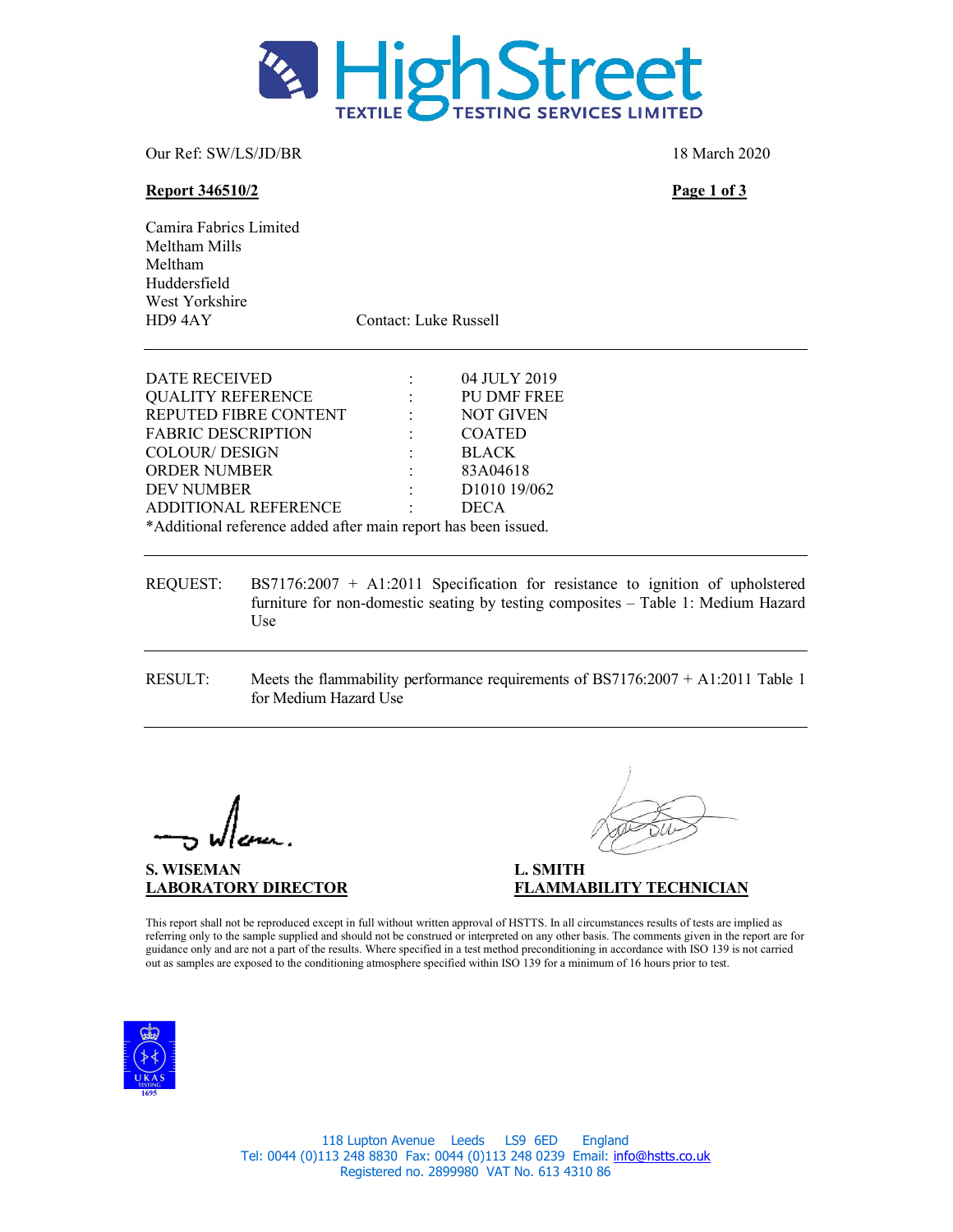

Our Ref: SW/LS/JD/BR 18 March 2020

## Report 346510/2 Page 2 of 3

## BS 7176:2007 + A1:2011 Specification for resistance to ignition of upholstered furniture for nondomestic seating by testing composites

BS7176:2007 +A1:2011 specifies flammability performance requirements for composites comprising cover fabric and filling material(s) and includes additional requirements in clause 4.1.2 relating to the flammability behaviour of the filling materials used. The filling materials which will be used in the final article are not always known to the fabric supplier and therefore nominal filling materials are used for the purpose of testing which may not necessarily represent the final composite. All filling materials supplied by HSTTS for the purpose of testing cover fabrics comply with the relevant requirements of clause 4.1.2.

Clause 4.1.1 requires that testing is carried out in accordance with the frequency stated in clause 5. No information was provided by the client regarding the lot size or frequency of testing.

According to Table 1, composites for Medium Hazard end-use shall meet the requirements of BSEN 1021-1:2006 (cigarette ignition source), BSEN 1021-2:2006 (match-equivalent flame) and BS 5852:2006 Clause 11 (ignition source crib 5).

### Pre-treatment:

In accordance with clause 4.2, all fabrics which have been chemically treated to reduce their ignitability are subjected to the water soaking and drying procedures specified in BS 5852:2006 Annex E prior to being conditioned. Such pre-treatment is not necessary for materials which are formulated to be or are inherently flame-retarded.

Pre-treatment applied: None (tested in 'as received' condition)

## Conditioning

After any pre-treatment given but prior to testing, the test specimens of fabric, Ref: PU DMF free were subjected to conditioning for at least 72 hours in ambient indoor conditions followed by a minimum of 24 hours at a temperature of  $(23+2°C)$  and relative humidity of  $(50+5\%)$ .

## Test results

The following test results relate only to the ignitability of the combination of materials under the particular conditions of test; they are not intended as a means of assessing the full potential fire hazard of the materials in use. They also only relate to the materials tested. They do not guarantee to represent the performance of production materials.